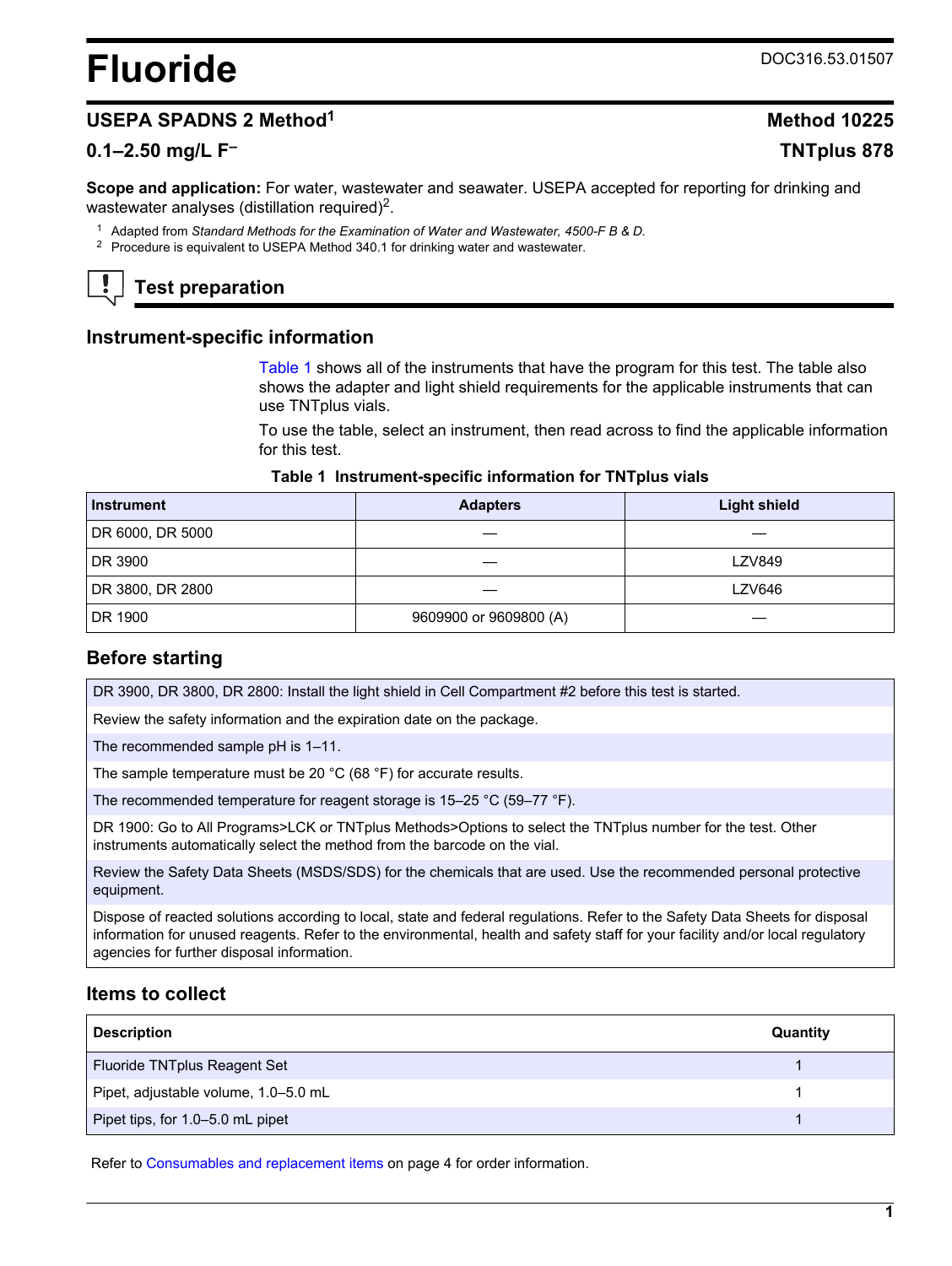## **Sample collection and storage**

- Collect samples in clean glass or plastic bottles.
- To preserve samples for later analysis, keep the samples at or below 6 °C (43 °F) for up to 28 days.
- Let the sample temperature increase to room temperature before analysis.

## **Test procedure**



**1.** DR 1900 only: Select program 878. Refer to [Before starting](#page-0-0) on page 1.



**5.** Tighten the cap on the vial and invert the vial 2–3 times.



**2.** Insert the vial into the cell holder. DR1900 only: Push **READ 1**.



**3.** Remove the vial from the cell holder.



**4.** Use a pipet to add 3.0 mL of sample to the test vial.



**6.** Start the reaction time of 1 minute.





**7.** Clean the vial. **8.** Insert the vial into the cell holder. DR1900 only: Push **READ 2**. Results show in mg/L F– .

## **Interferences**

| Interfering substance    | Interference level                                                                                                                                                                                                                                                                                                                                                             |
|--------------------------|--------------------------------------------------------------------------------------------------------------------------------------------------------------------------------------------------------------------------------------------------------------------------------------------------------------------------------------------------------------------------------|
| Alkalinity (as $CaCO3$ ) | At 5000 mg/L, it causes a $-0.1$ mg/L $F^-$ error.                                                                                                                                                                                                                                                                                                                             |
| Aluminum                 | At 0.1 mg/L, it causes a -0.1 mg/L F <sup>-</sup> error. To find whether there is an aluminum interference,<br>read the concentration 1 minute after reagent addition, then again after 15 minutes. An<br>appreciable increase in concentration suggests aluminum interference. To remove the effect of<br>up to 3.0 mg/L aluminum, wait 2 hours, then take the final reading. |
| Chloride                 | At 7000 mg/L, it causes a $+0.1$ mg/L $F^-$ error.                                                                                                                                                                                                                                                                                                                             |
| Chlorine                 | SPADNS 2 Reagent contains enough non-toxic reductant to remove interference of up to<br>5 mg/L chlorine. For higher chlorine levels:                                                                                                                                                                                                                                           |
|                          | Dilute the sample with deionized water by a factor that will lower the chlorine<br>1.<br>concentration to below 5 mg/L.                                                                                                                                                                                                                                                        |
|                          | Use the test procedure to measure the fluoride concentration.<br>2.                                                                                                                                                                                                                                                                                                            |
|                          | Multiply the result by the dilution factor to get mg/L fluoride.<br>3.                                                                                                                                                                                                                                                                                                         |
| Iron, ferric             | At 10 mg/L, it causes a $-0.1$ mg/L $F^-$ error.                                                                                                                                                                                                                                                                                                                               |
| Phosphate, ortho         | At 16 mg/L, it causes a $+0.1$ mg/L $F^-$ error.                                                                                                                                                                                                                                                                                                                               |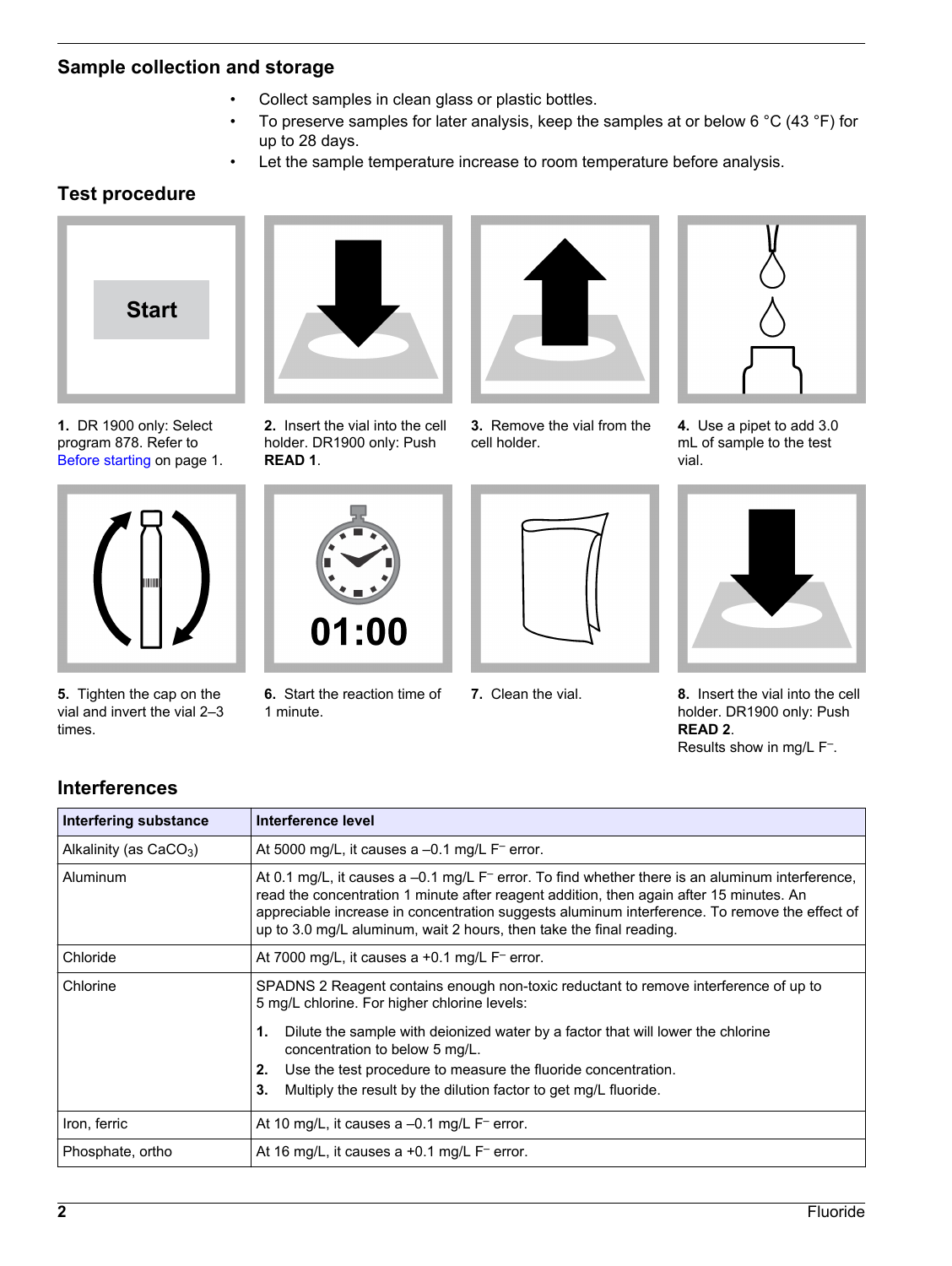| Interfering substance | ∣ Interference level ∣                                                              |
|-----------------------|-------------------------------------------------------------------------------------|
|                       | Sodium hexametaphosphate   At 1.0 mg/L, it causes a +0.1 mg/L F <sup>−</sup> error. |
| Sulfate               | At 200 mg/L, it causes a +0.1 mg/L $F^-$ error.                                     |

#### **Distillation**

To eliminate most interferences, distill the sample, then use the distilled sample in the test procedure.

#### **Prerequisite—prepare the distillation solution:**

- **1.** Measure 60 mL of deionized water into a 250-mL, glass Erlenmeyer flask.
- **2.** With constant stirring, add 120 mL of concentrated sulfuric acid. **Caution: The mixture will become very hot. Put the flask in an ice bath to decrease the temperature of the solution.**

#### **Distillation procedure:**

- **1.** Set up the distillation apparatus for general purpose distillation. Refer to the Distillation Apparatus manual for proper assembly.
- **2.** Set up a 125-mL Erlenmeyer flask to collect the distillate.
- **3.** Turn on the water and adjust to maintain a steady flow through the condenser.
- **4.** Use a 100-mL graduated cylinder to add 100 mL of sample into the distillation flask.
- **5.** Add a magnetic stir bar and 5 glass beads.
- **6.** Set the stirrer power to on. Set the stir control to 5.
- **7.** Use a 250-mL graduated cylinder to carefully add 150 mL of distillation solution into the flask.

*Note: For samples with large amounts of chloride, add 5 mg of silver sulfate to the sample for every mg/L of chloride in the sample.*

- **8.** With the thermometer inserted, set the heat control to 10. The yellow pilot lamp is an indication that the heater is on.
- **9.** When the temperature is 180 °C (356 °F) or when 100 mL of distillate has been collected, turn the still off (takes about 1 hour).
- **10.** Dilute the distillate to a volume of 100 mL, if necessary. Use the diluted distillate in the test procedure.

## **Accuracy check**

#### **Standard solution method**

Use the standard solution method to validate the test procedure, the reagents (if applicable) and the instrument. Items to collect:

- Standard solution within the test range
- **1.** Use the test procedure to measure the concentration of the standard solution.
- **2.** Compare the expected result to the actual result.

## **Summary of Method**

The SPADNS 2 Method for fluoride determination involves the reaction of fluoride with a red zirconium-dye solution. The fluoride combines with part of the zirconium to form a colorless complex that bleaches the red color in an amount proportional to the fluoride concentration. This method is equivalent to the EPA method for NPDES and NPDWR reporting purposes when the samples have been distilled. Seawater and wastewater samples require distillation The measurement wavelength is 588 nm.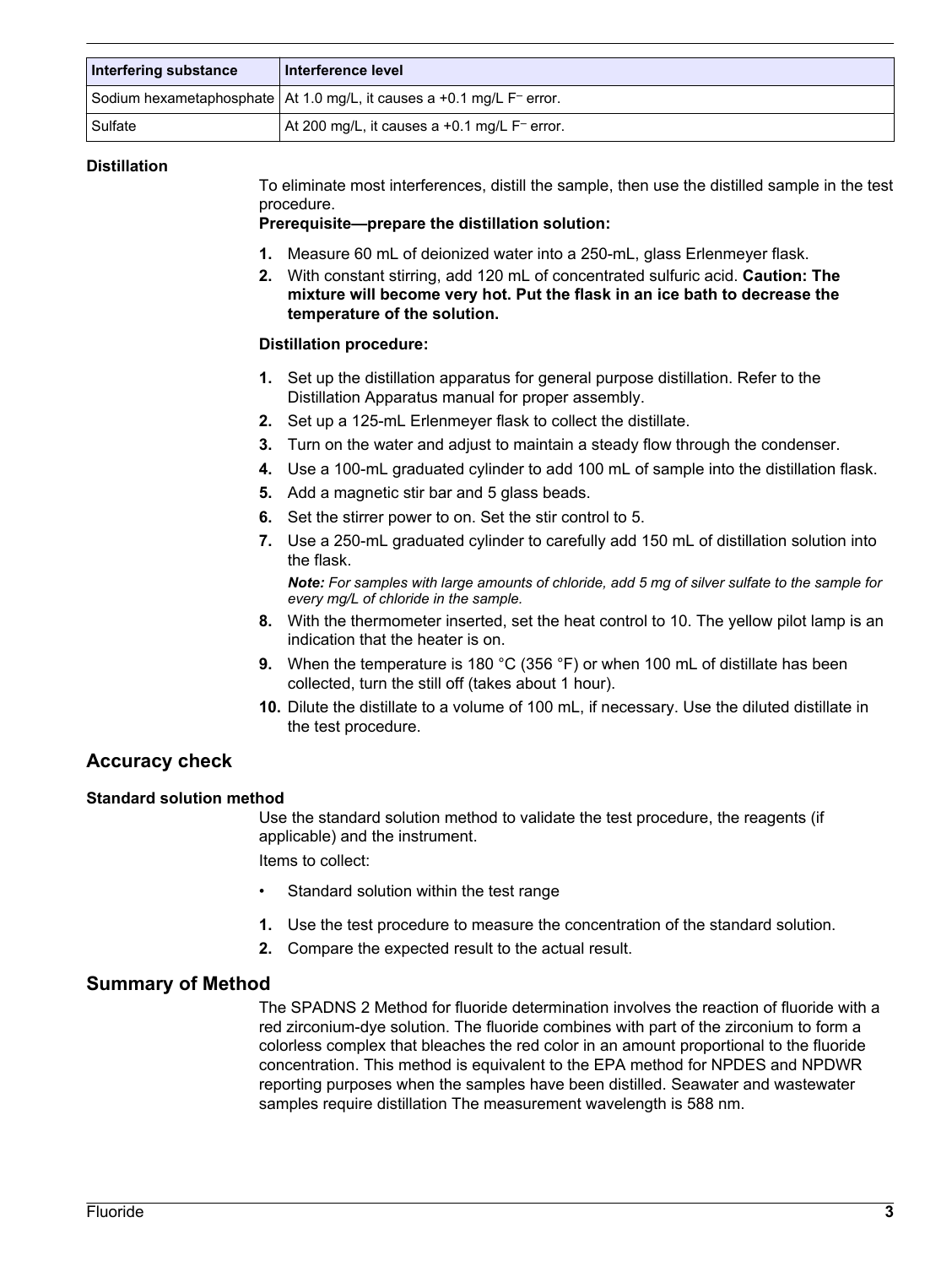## <span id="page-3-0"></span>**Consumables and replacement items**

## **Required reagents**

| <b>Description</b>           | <b>Quantity/Test</b> | Unit      | ltem no.      |
|------------------------------|----------------------|-----------|---------------|
| Fluoride TNTplus Reagent Set |                      | $25$ /pkq | <b>TNT878</b> |

## **Required apparatus**

| <b>Description</b>                      | <b>Quantity/test</b> | Unit   | Item no.      |
|-----------------------------------------|----------------------|--------|---------------|
| Pipet, adjustable volume, 1.0–5.0 mL    |                      | each   | <b>BBP065</b> |
| Pipet tips, for 1.0-5.0 mL pipet        |                      | 75/pkg | <b>BBP068</b> |
| Thermometer                             |                      | each   | 2635700       |
| Light shield, DR 3900                   |                      | each   | LZV849        |
| Light shield, DR 3800, DR 2800, DR 2700 |                      | each   | LZV646        |

## **Recommended standards**

| <b>Description</b>                                                                                                                                         | Unit    | Item no. |
|------------------------------------------------------------------------------------------------------------------------------------------------------------|---------|----------|
| Fluoride Standard Solution, 0.2-mg/L F-                                                                                                                    | 500 mL  | 40502    |
| Fluoride Standard Solution, 0.5-mg/L F-                                                                                                                    | 500 mL  | 40505    |
| Fluoride Standard Solution, 0.8-mg/L F-                                                                                                                    | 500 mL  | 40508    |
| Fluoride Standard Solution, 1.0-mg/L F-                                                                                                                    | 1000 mL | 29153    |
| Fluoride Standard Solution, 1.0-mg/L F-                                                                                                                    | 500 mL  | 29149    |
| Fluoride Standard Solution, 1.2-mg/L F-                                                                                                                    | 500 mL  | 40512    |
| Fluoride Standard Solution, 1.5-mg/L F-                                                                                                                    | 500 mL  | 40515    |
| Fluoride Standard Solution, 2.0-mg/L F-                                                                                                                    | 500 mL  | 40520    |
| Fluoride Standard Solution, 100-mg/L F-                                                                                                                    | 500 mL  | 23249    |
| Drinking Water Standard, Mixed Parameter, Inorganic for F <sup>-</sup> , NO <sub>3</sub> -N, PO <sub>4</sub> <sup>3-</sup> , SO <sub>4</sub> <sup>2-</sup> | 500 mL  | 2833049  |

## **Distillation reagents and apparatus**

| <b>Description</b>                                                | Unit    | Item no. |
|-------------------------------------------------------------------|---------|----------|
| Graduated cylinder, 100-mL                                        | each    | 50842    |
| Graduated cylinder, 250-mL                                        | each    | 50846    |
| Distillation apparatus set, general purpose                       | each    | 2265300  |
| Distillation heater and support for apparatus set, 115 VAC option | each    | 2274400  |
| Distillation heater and support for apparatus set, 230 VAC option | each    | 2274402  |
| Flask, Erlenmeyer, 125-mL                                         | each    | 2089743  |
| Flask, Erlenmeyer, 250-mL                                         | each    | 50546    |
| Glass beads                                                       | 100/pkg | 259600   |
| Stir bar, magnetic                                                | each    | 1076416  |
| Sulfuric Acid, ACS                                                | 500 mL  | 97949    |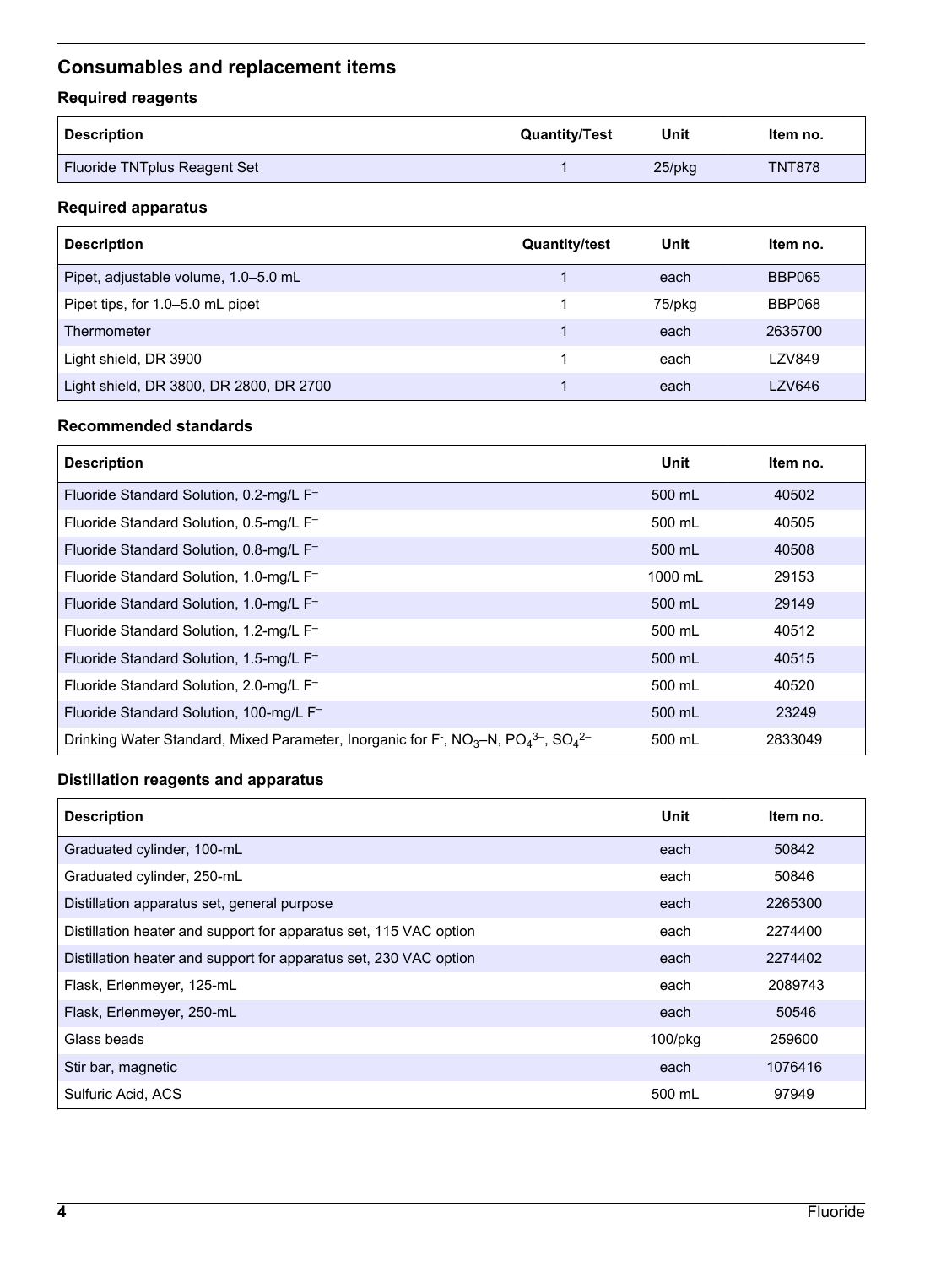## **Optional reagents and apparatus**

| <b>Description</b>                             | Unit          | Item no. |
|------------------------------------------------|---------------|----------|
| <b>Silver Sulfate</b>                          | 113q          | 33414    |
| Balance, analytical, 80 g x 0.1 mg 100-240 VAC | each          | 2936701  |
| Paper, for weighing, 100 x 100 mm              | $500$ /p $kg$ | 1473885  |